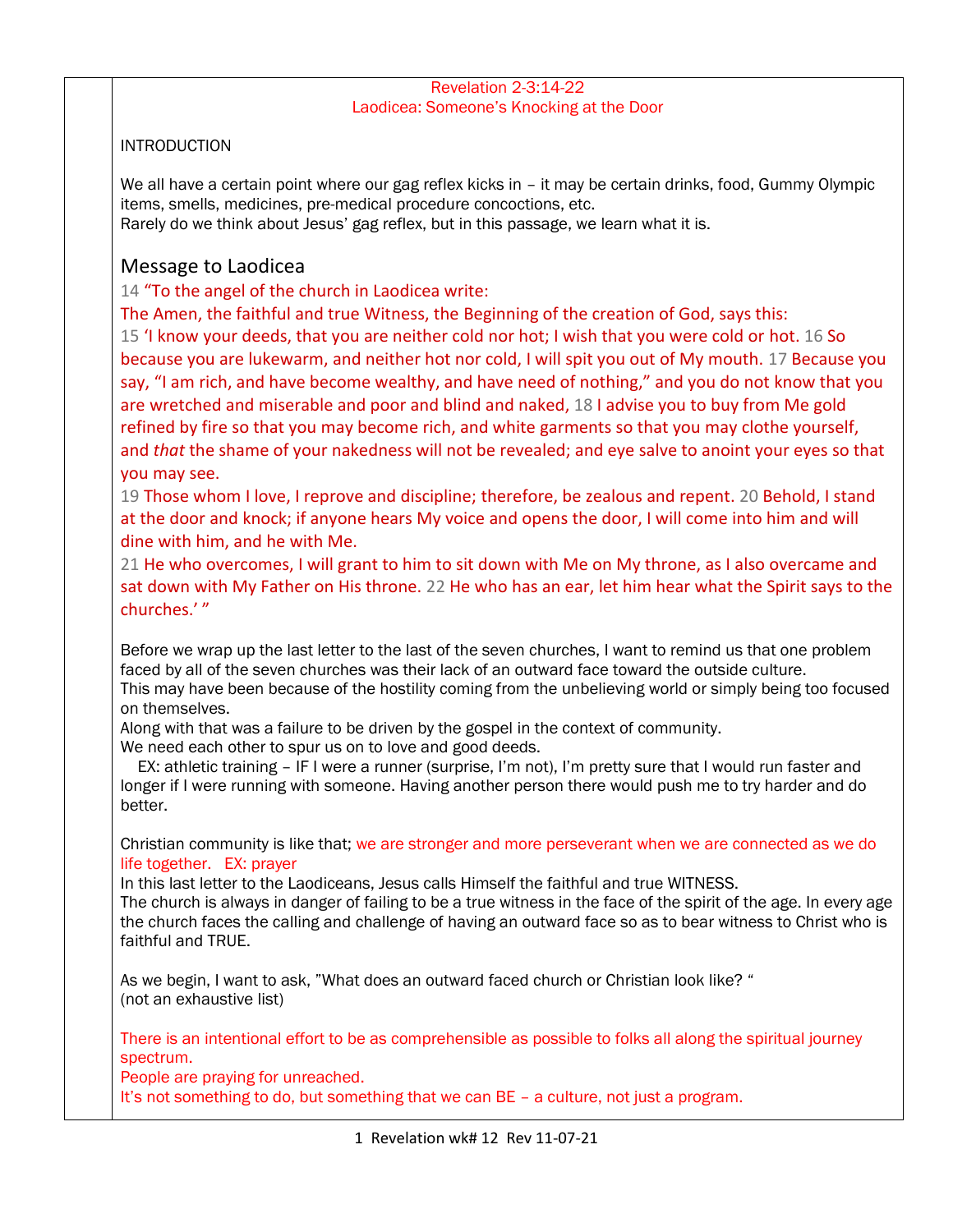Understandable – don't compromise beliefs but explain them. Have an eye for those who may be here the first time. Don't assume that everybody knows the terms and unspoken 'rules' Seek to eliminate unspoken 'rules' Relational, not programmatic. We make time to interact. Not so busy with 'church life' that you can't Invite people into your world outside of Sunday. Genuine- you believe what you say, and it is lived out in the context of marriage, family, work, and play. These issues of a lack of a gospel focus and no outward face may have been particularly true for Laodicea. The don't seem to be getting hostility from the culture, nor are they getting any commendation from Jesus for their faithfulness. In fact, He gives them what is the most severe rebuke – "YOU MAKE ME WANT TO VOMIT". Have you ever thought or said that about someone?? I'll bet it wasn't a complement. Don't lead with that if you want to pursue a relationship or if you're seeking to win friends and influence people. Oddly enough, Jesus can say it because 'those whom He loves, He rebukes." V. 19 You're not Jesus, so don't try that, even if you do love someone and need to rebuke them. A word about LAODICEA… 40 miles south of Phil, 1oo miles inland; 250 BC Jewish families resettled here. Became very wealthy; two key trade routes through town. BANKING was A major occupation. Wiped out by earthquake but rebuilt and refused help from Rome – no federal stimulus package. Proud of their wealth and sufficiency. MEDICAL SCHOOL – optometry, eye salve was popular TEXTILES – soft glossy wool from the area was in high demand BUT THERE WAS A Lack of WATER RESOURCE – no good local supply- (Wilcox lime-laden sickly water flowed from local springs, so aqueducts were used and the water that arrived became impure – lukewarm and gritty caused nausea Hierapolis – hot water useful for healing what ails you was "pipe" to Laodicea but arrived lukewarm Colossae – cold water from mountain springs is refreshing to your body and soul was also piped… Laodicea had the hot and cold water piped into the city and by the time it got there it was lukewarm and had a bad taste. The church is like the water- makes Jesus want to vomit. Again, not a sentimental Jesus seeking to make people feel good. v.15 both cold and hot have positive aspects. Bring hot water healing, or cold water church bringing water to quench thirst. Instead, they provide neither, no spiritual value to those around them. Jesus isn't talking about their lack of spiritual zeal or their spiritual coldness in the way folks often think. In what way would a spiritually cold person be better off than one who is at least lukewarm? I think Jesus is talking about their spiritual ineffectiveness. They are unproductive and aren't doing what they should do as Christians. They are like the lukewarm water – not hot for healing, not cold for refreshing; just BLAH – he wants to spit it out. "Their spiritual condition is not better than their city's water supply" (Beale) AD 95-96 Domitian enforces emperor worship and labor guilds give homage to their 'gods'. Christians are tempted to conform and keep silent which leads to a lukewarm condition.

This lukewarm taste of the church in Laodicea makes Jesus want to spit them out of his mouth – puke.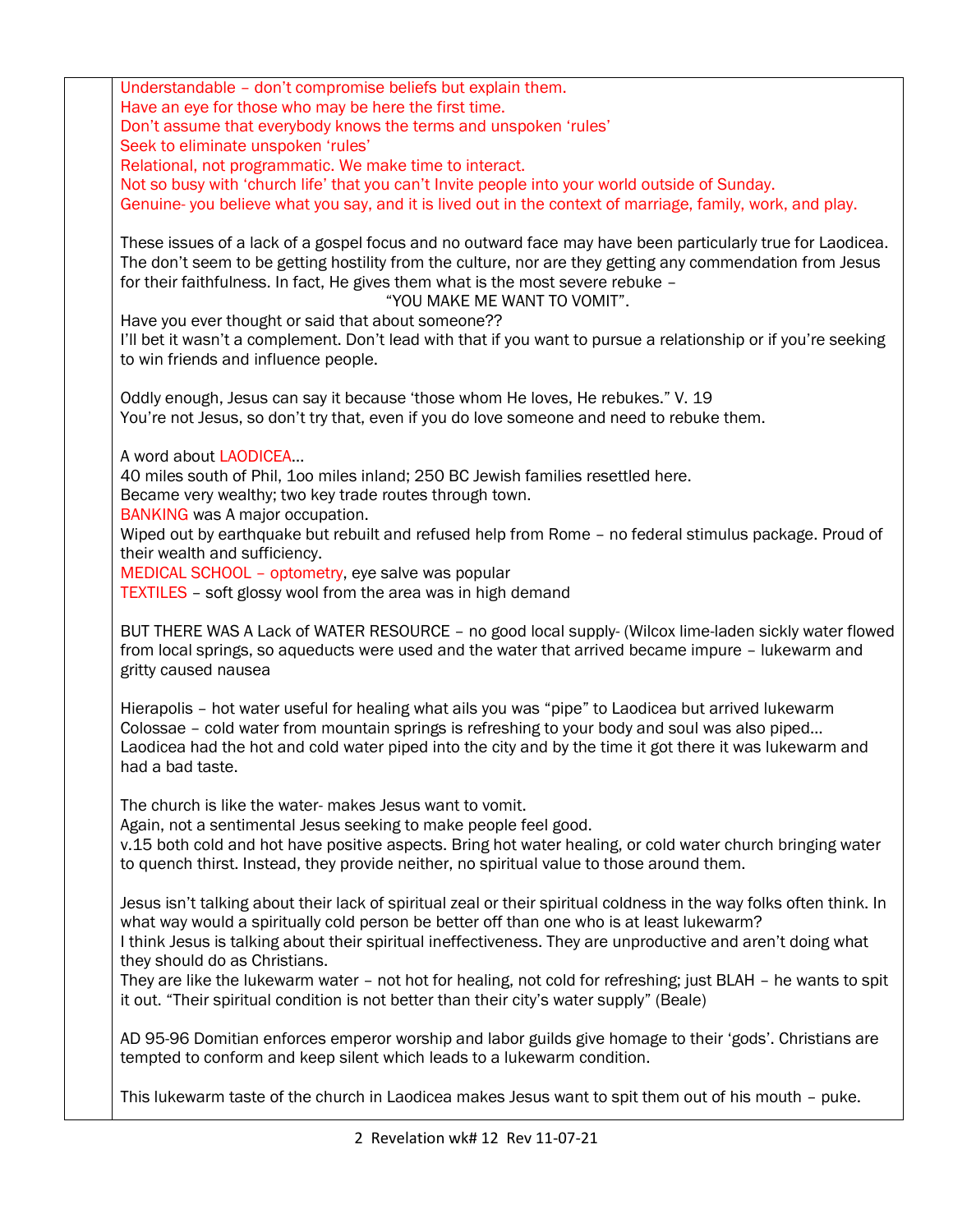(Rayburn) A lukewarm taste comes from being self-sufficient or from a testimony compromised by a worldly life.

v. 17-18 indicate that it may be a bit of both. They certainly have become self-satisfied and 'have need of nothing". Their boasting of their wealth indicates a worldly mindset. Such boasting is presumption and goes against the biblical teachings about the love of money, which is a root of all sorts of evil. Self-satisfied spiritual apathy is one dimension of such evil.

Jesus provides rebuke to give a true perspective. He unveils the truth about them and their delusion. In his eyes they are 'wretched,poor, blind, and naked.'

v.18 they confuse material wealth with spiritual wealth – early version of 'prosperity gospel'.

The Laodiceans are deceived as to their real condition v. 17-18

Jesus brings a spiritual diagnosis – poor, blind, naked.

Those three items hit home for a city known for wealth, eye salve, and valued wool.

They value the external material trappings of their world while ignoring the eternal riches of Christ. Their identity is wrapped up in their worldly status of wealth or approval or being in the inner ring or on the 'right side of history.'

When that happens, we don't want to rock the boat because we have too much to lose. We are lukewarm and we live for ease, comfort, and pleasure.

EX: Dan Hayes – "The cult of the comfortable is the curse of the Christian."

### EX: parable of Luke 12

15 Then He said to them, "Beware, and be on your guard against every form of greed; for not even when one has an abundance does his life consist of his possessions." 16 And He told them a parable, saying, "The land of a rich man was very productive. 17 And he began reasoning to himself, saying, 'What shall I do, since I have no place to store my crops?' 18 Then he said, 'This is what I will do: I will tear down my barns and build larger ones, and there I will store all my grain and my goods. 19 And I will say to my soul, "Soul, you have many goods laid up for many years to come; take your ease, eat, drink and be merry." ' 20 But God said to him, 'You fool! This very night your soul is required of you; and now who will own what you have prepared?

V. 18 -Jesus calls them to Himself to 'buy' what they need. How do they come and buy??? Run to Jesus because what he offers is FREE – Is 55 1"Ho! Every one who thirsts, come to the waters; And you who have no money come, buy and eat. Come, buy wine and milk Without money and without cost.

Jesus can bring spiritual life and vitality to their souls better than the hot springs or cold water can bring healing and refreshment to their bodies. He can do it because He is The Amen, the faithful and true

### Witness, the Beginning of the creation of God,

Because of that, it's NOT too late. Jesus has creation power. He has resurrection power. If your soul needs to be revived, run to Him. He will not cast out those who come to Him.

If you find yourself lukewarm then remember that "someone's knockin' at the door'. Open the door and let the hot fire of God's grace kindle a fire within you.

Let the refreshing water of the love of Christ quench your thirst.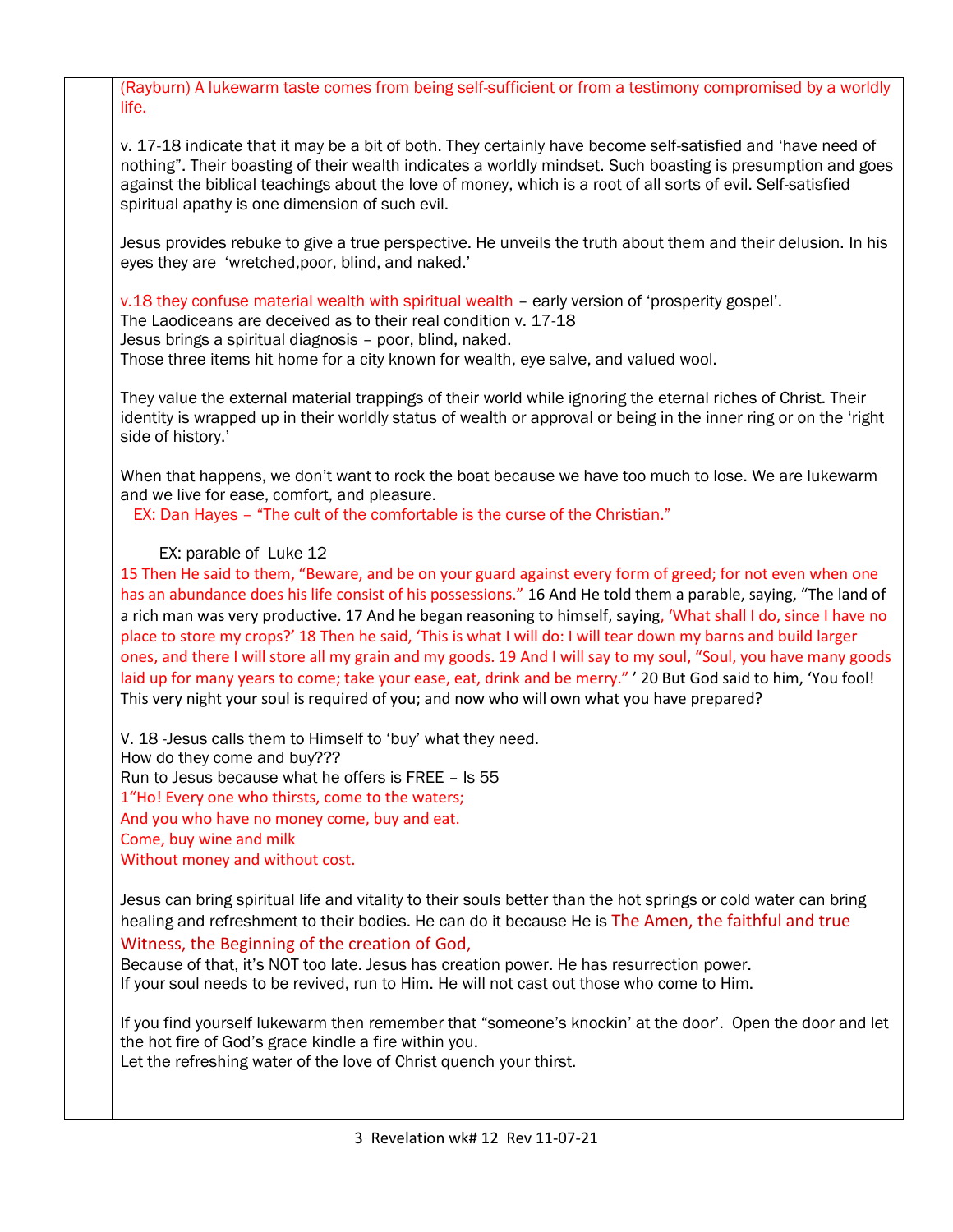v. 19 Jesus reproves those He loves. This severe rebuke is an act of love and kindness. While their condition is serious, it is not beyond hope. Repentance is still an option and REPENTANCE IS THE DOOR TO CHANGE. (Because repentance opens the door to Jesus) If you don't like where you are spiritually, repentance is the door to change. If you are in a relationship filled with tension, repentance is the door to change. Identify your part of the conflict and lead with repentance. Someone must lead in that process. Will it be you or will you wait for the other person. Repentance is the on ramp to a life of faith. It begins as we see that in ourselves, we are wretched, miserable, poor, blind, and naked. Then by faith, we lay hold of the transforming power, wisdom, spiritual vision, and righteous robes of Christ. Turn from self-sufficiency to depending on Christ. You can't think highly of Jesus and yourself. If you think highly and correctly about Jesus, then you must see Him as Savior. If you think rightly of yourself then you must see yourself as one who NEEDS a Savior, THUS you ought not think highly of yourself. v. 20 They can have these true riches if they will open the door to Jesus– v. 20 They are so anemic that Christ isn't even in the church; he is outside knocking to get in. V 20, THE BENEFIT- intimacy with Christ – a meal together with Jesus. A sign of communion. A picture of the eternal invitation to the Marriage supper of the Lamb. Table fellowship with Christ is transforming – remember that next week as we go to the Table. More importantly, remember that each day, for we can feed on Christ daily through His Word and prayer. He desires to dine with us each day. We don't have to wait until Sunday to feed on Christ. A relationship with Christ is a day-to-day reality. Verse 20 has been used, one might say misused, as an invitation to non-believers to 'open the door of your heart to Jesus.' At the worst end of that scenario the speaker presents Jesus who is such a gentleman that He simply knocks on your door and is waiting for you to act. He wants a relationship with you, but he is powerless to make it happen. That is a poor portrayal of Jesus and how He functions. This verse is spoken to believers, the church. Jesus is telling them the benefit of repentance – intimacy with Him. Change happens by being with Jesus. He will knock and give the invitation to open the door. I appreciate what Jack Miller says in the Dec 21 devotional from Saving Grace. Jesus doesn't just knock on the door of our hearts; he moves in with us! Jesus doesn't wait for sinners to invite him in. He knocks and invites himself in. When we hear Jesus knocking, some of us bar the door. Jesus then sets a fire in the basement to get our attention. The fire might be a bad habit we can't break, a husband or wife who is more than we can handle, a child who breaks our heart—whatever it is, Jesus knows how to use it, so we, in desperation, open the door and let him enter. Then you discover that what you resisted is the most amazing gift in the world. Intimacy with Christ has come to your house. You are back on the path of being an overcomer as described in v.21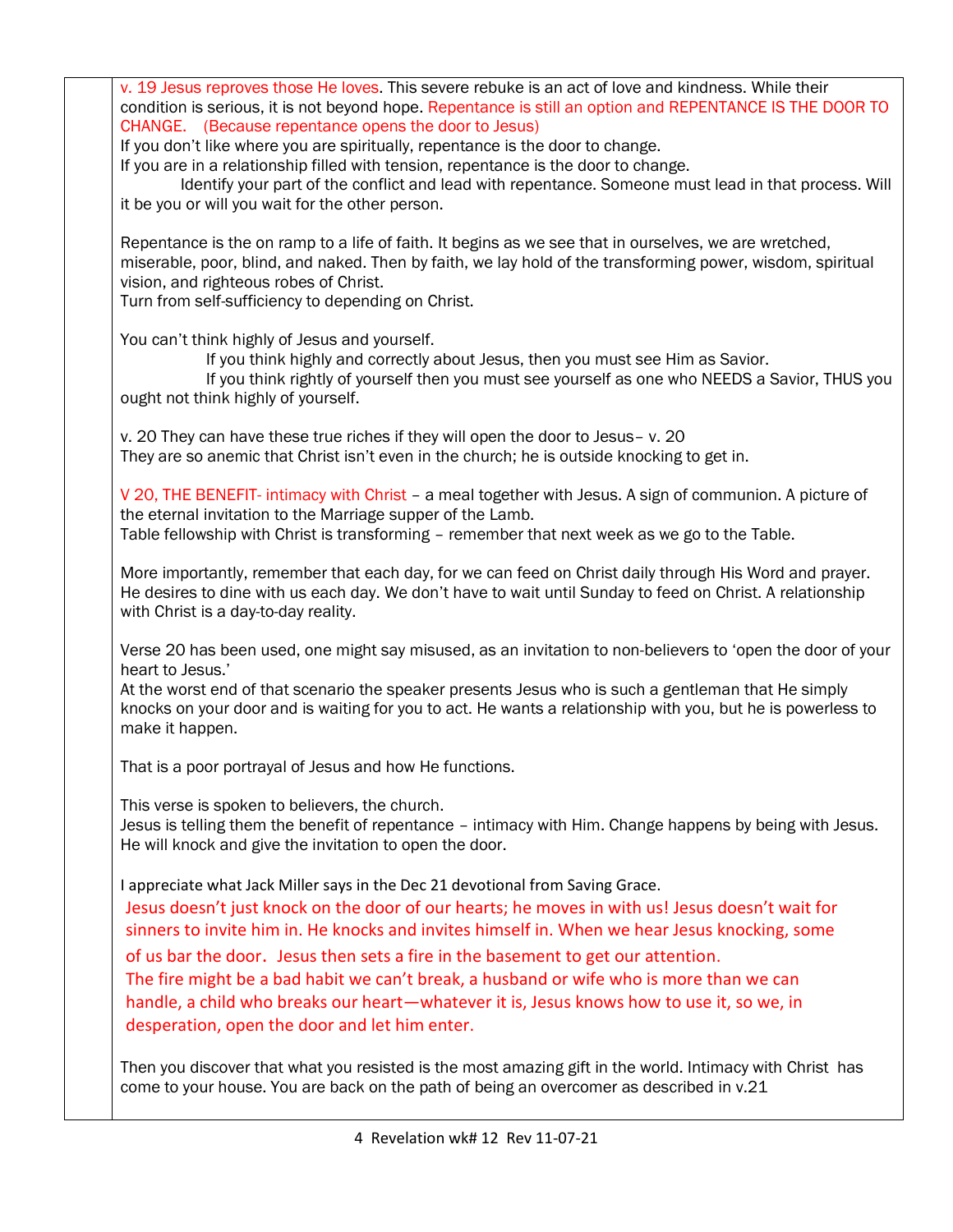21He who overcomes, I will grant to him to sit down with Me on My throne, as I also overcame and sat down with My Father on His throne.

Whatever you may lose in terms of this world by following Christ does not compare with the honor and glory to be revealed when Christ returns.

For what does it *profit* a *man* to *gain the* whole *world*, and forfeit his soul? Mk 8:36

Can you imagine being put in such a place of honor

 EX: It would be like going to an event with important dignitaries and the key person comes and says, "You come sit up here at the head table with me."

In the world's system that doesn't happen unless you've earned it. In God's system, Jesus earned it, but we get the benefit.

We don't deserve it, but it comes with overcoming with Christ.

Who wouldn't want intimacy with a Savior like that?

Is someone knocking at the door? Do yourself a favor and let Him in.